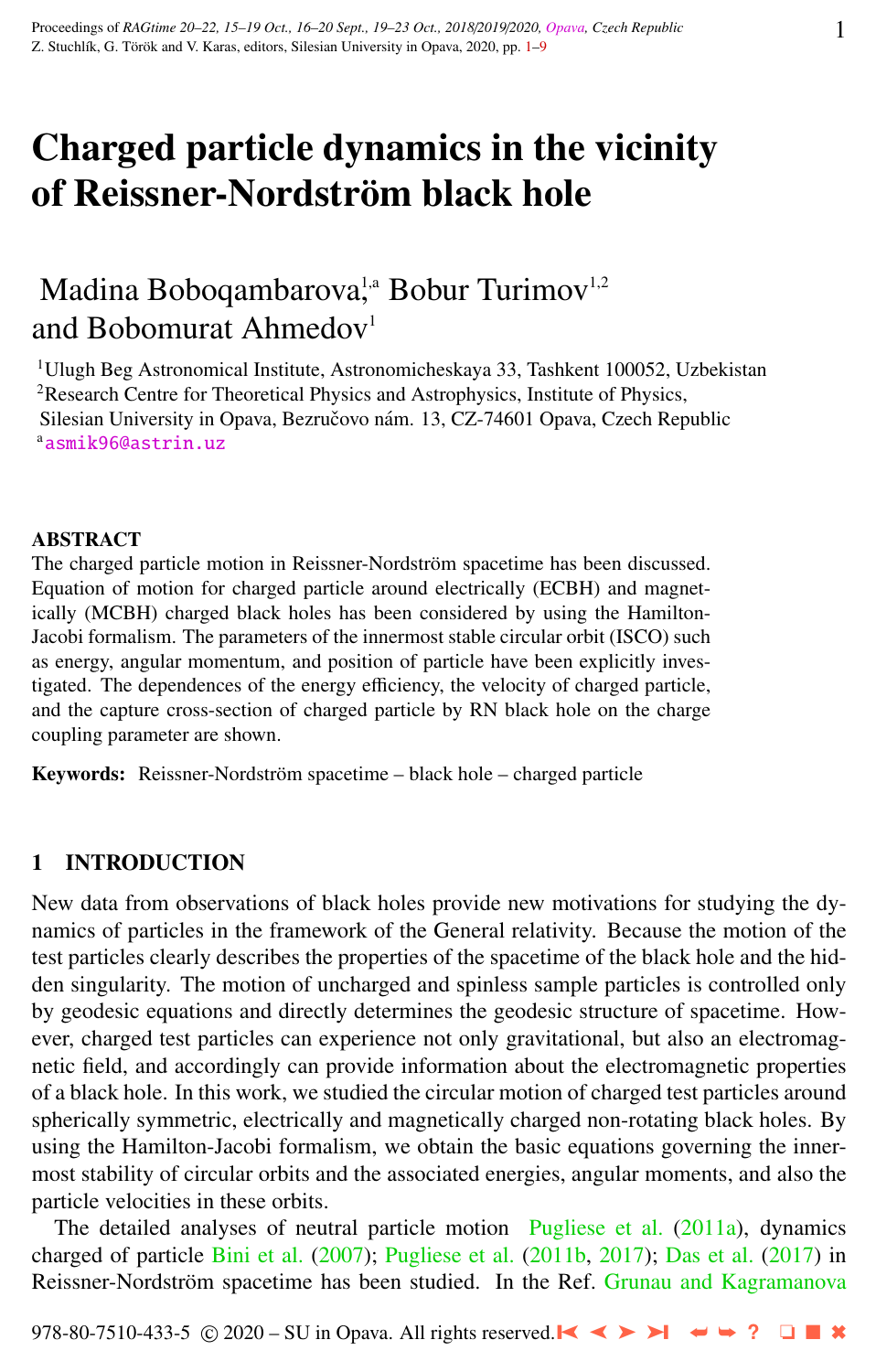# 2 *M. Boboqambarova, B. Turimov, B. Ahmedov*

[\(2011\)](#page-7-0) geodesics of electrically and magnetically charged test particles in the Reissner-Nordström spacetime has been investigated. The capture cross-section of massless and massive particles by the charged black hole has been investigated in [Zakharov](#page-8-0) [\(1994\)](#page-8-0). The innermost stable circular orbits of charged spinning test particles have been analyzed in [Zhang and Liu](#page-8-0) [\(2019\)](#page-8-0). In Ref. [Zaslavskii](#page-8-0) [\(2010\)](#page-8-0) the effect of charged particles acceleration by the black holes in Reissner-Nordström spacetime has been studied. In Refs. Zajaček [et al.](#page-8-0) [\(2018\)](#page-8-0); [Ghosh et al.](#page-7-0) [\(2020\)](#page-7-0) the significance of the electric and magnetic charge of the astrophysical black hole has been discussed. In Ref. Stuchlík et al. [\(2020\)](#page-7-0) dynamical motion of charged particle in the vicinity of rotating black hole in the presence of external magnetic field has been investigated.

In the present research, we are interested in investigating of charged particle motion around electrically (ECBH) and magnetically (MCBH) charged black holes. One of the simple candidates for such black holes is described by the Reissner-Nordström metric as

$$
ds^{2} = -f(r)dt^{2} + \frac{dr^{2}}{f(r)} + r^{2} \left( d\theta^{2} + \sin^{2} \theta d\phi^{2} \right), \qquad f(r) = 1 - \frac{2M}{r} + \frac{Q^{2}}{r^{2}},
$$
 (1)

where *M* is the gravitational mass of a black hole,  $Q$  is its total charge which can be either the *electric charge* ( $Q = Q_e$ ) or *magnetic charge* ( $Q = Q_m$ ). In these cases, the components of the associated vector potential of the electromagnetic fields are given as

$$
A_t = -\frac{Q_e}{r}, \qquad A_\phi = Q_m \cos \theta, \tag{2}
$$

Note that the metric (1) together with (2) are, fully, satisfied the Einstein-Maxwell field equations. The radius of outer spacelike horizon can be calculated, from equation  $f = 0$ , as  $r_{+} = M^{2} + \sqrt{M^{2} - Q^{2}}$ . Notice that throughout the paper, we use system of a geometrized units,  $G = c = 1$ .

#### 2 HAMILTON-JACOBI EQUATION

The Hamilton-Jacobi equation for charged particle of mass *m* and charge *q* is given by

$$
g^{\alpha\beta} \left( \frac{\partial S}{\partial x^{\alpha}} - qA_{\alpha} \right) \left( \frac{\partial S}{\partial x^{\beta}} - qA_{\beta} \right) = -m^{2},\tag{3}
$$

with solution,  $S = -Et + L\phi + S_r + S_\theta$ , then

$$
-\frac{1}{f}\left(E+\frac{qQ_e}{r}\right)^2+f\left(\frac{\partial S_r}{\partial r}\right)^2+\frac{1}{r^2}\left(\frac{\partial S_\theta}{\partial \theta}\right)^2+\frac{(L-qQ_m\cos\theta)^2}{r^2\sin^2\theta}=-m^2.
$$
 (4)

where  $E$ ,  $L$  are the energy and angular momentum of test particle at the infinity, respectively.  $S_r$  and  $S_\theta$  are the radial and angular functions. Here one can see that equation (4) is fully separable into radial and angular parts. Hereafter performing simple algebraic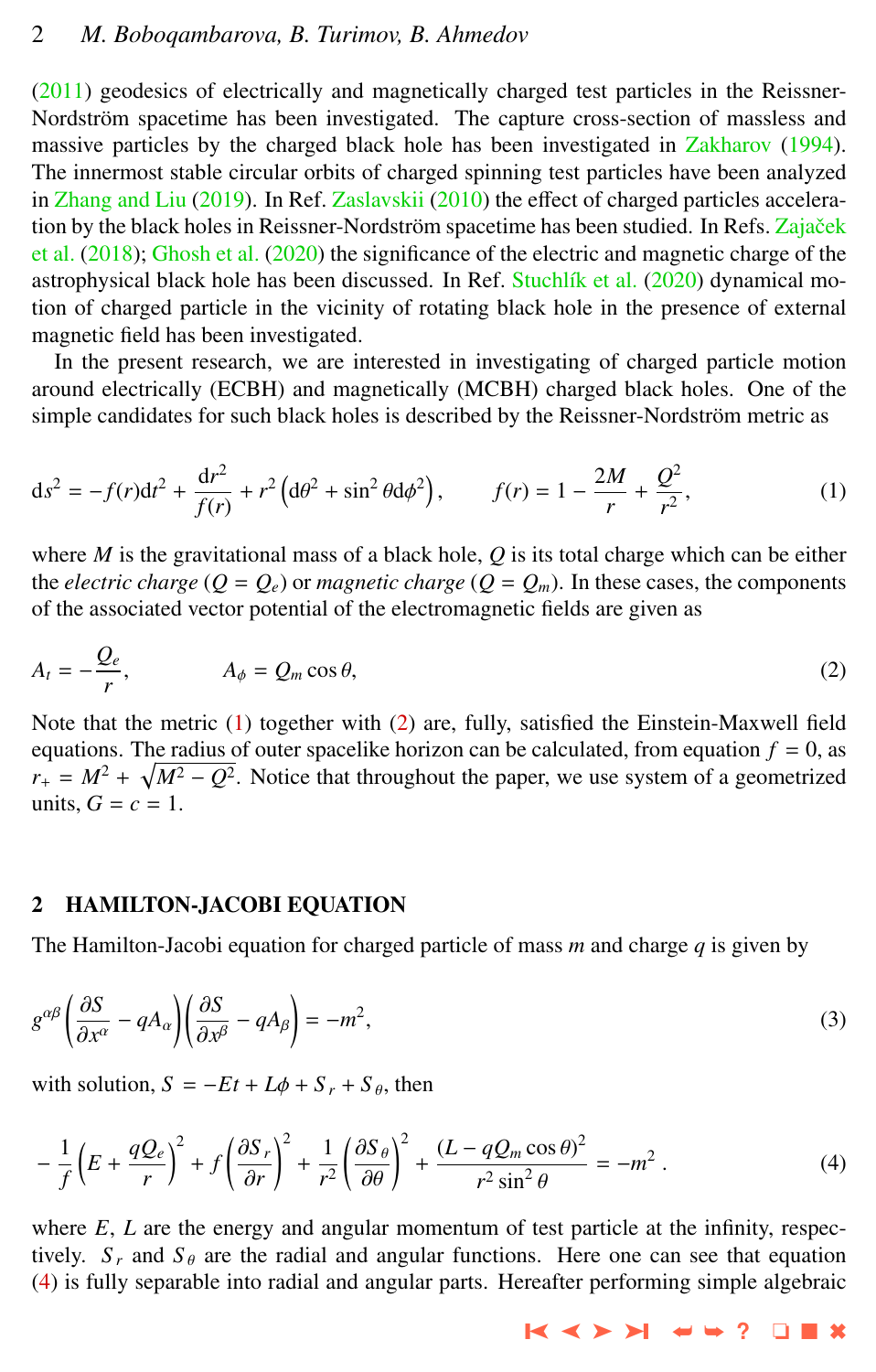manipulations, one can show that

$$
S_r = \int \frac{dr}{f} \sqrt{\left(E + \frac{qQ_e}{r}\right)^2 - f\left(m^2 + \frac{K}{r^2}\right)},\tag{5}
$$

$$
S_{\theta} = \int d\theta \sqrt{K - \frac{(L - qQ_m \cos \theta)^2}{\sin^2 \theta}},
$$
\n(6)

where *K* is the Carter constant of motion.

Before go further, we introduce the following useful notations:

$$
\mathcal{E} = \frac{E}{m}, \quad \mathcal{L} = \frac{L}{mM}, \quad \mathcal{K} = \frac{K}{(mM)^2}, \quad Q = \frac{Q}{M}, \tag{7}
$$

and the radial coordinate is normalized as  $r \rightarrow r/M$ . Now we write components of momentum as  $p^{\alpha} = g^{\alpha\beta}(\partial S/\partial x^{\beta})$ , on the other hand  $p^{\alpha} = m\dot{x}^{\alpha} = m(dx^{\alpha}/d\lambda)$ , where  $\lambda$  is an affine parameter. Finally, taking into account all facts above, equations of motion can be written parameter. Finally, taking into account all facts above, equations of motion can be written as

$$
\dot{t} = \frac{1}{f} \left( \mathcal{E} + \frac{\sigma_e}{r} \right), \qquad \dot{\phi} = \frac{\mathcal{L} - \sigma_m \cos \theta}{r^2 \sin^2 \theta}, \tag{8}
$$

$$
\dot{r}^2 = \left(\mathcal{E} + \frac{\sigma_e}{r}\right)^2 - f\left(1 + \frac{\mathcal{K}}{r^2}\right) \equiv \frac{R(r)}{r^4}, \qquad R(r) \ge 0,
$$
\n(9)

$$
\dot{\theta}^2 = \frac{1}{r^4} \left[ \mathcal{K} - \frac{(\mathcal{L} - \sigma_m \cos \theta)^2}{\sin^2 \theta} \right] \equiv \frac{T(\theta)}{r^4}, \qquad T(\theta) \ge 0,
$$
\n(10)

where the charge coupling parameters are defined as

$$
\sigma_e = \frac{qQ_e}{mM}, \qquad \qquad \sigma_m = \frac{qQ_m}{mM} \,. \tag{11}
$$

According to Refs. [Shapiro and Teukolsky](#page-7-0) [\(1983\)](#page-7-0); [Misner et al.](#page-7-0) [\(1973\)](#page-7-0), the spatial components of velocity of particle measured by a local observer can be determined as

$$
v_{\hat{r}} = \sqrt{-\frac{g_{rr}}{g_{tt}} \frac{dr}{dt}} = \sqrt{1 - f \frac{r^2 + \mathcal{K}}{(r\mathcal{E} + \sigma_e)^2}},\tag{12}
$$

$$
v_{\hat{\theta}} = \sqrt{-\frac{g_{\theta\theta}}{g_{tt}}}\frac{d\theta}{dt} = \frac{\sqrt{f}}{r\mathcal{E} + \sigma_e} \sqrt{\mathcal{K} - \frac{(\mathcal{L} - \sigma_m \cos \theta)^2}{\sin^2 \theta}},\tag{13}
$$

$$
v_{\phi} = \sqrt{-\frac{g_{\phi\phi}}{g_{tt}}}\frac{d\phi}{dt} = \frac{\sqrt{f}}{r\mathcal{E} + \sigma_e} \frac{\mathcal{L} - \sigma_m \cos \theta}{\sin \theta},\tag{14}
$$

which allows to write

$$
\mathcal{E} = \frac{\sqrt{f}}{\sqrt{1 - v^2}} - \frac{\sigma_e}{r}, \qquad v^2 = v_\rho^2 + v_\theta^2 + v_\phi^2. \tag{15}
$$

Notice that near the horizon i.e.  $f = 0$ , the radial velocity will be  $v_f = 1$ , while angular componets vanish  $v_{\hat{\theta}} = v_{\hat{\phi}} = 0$ .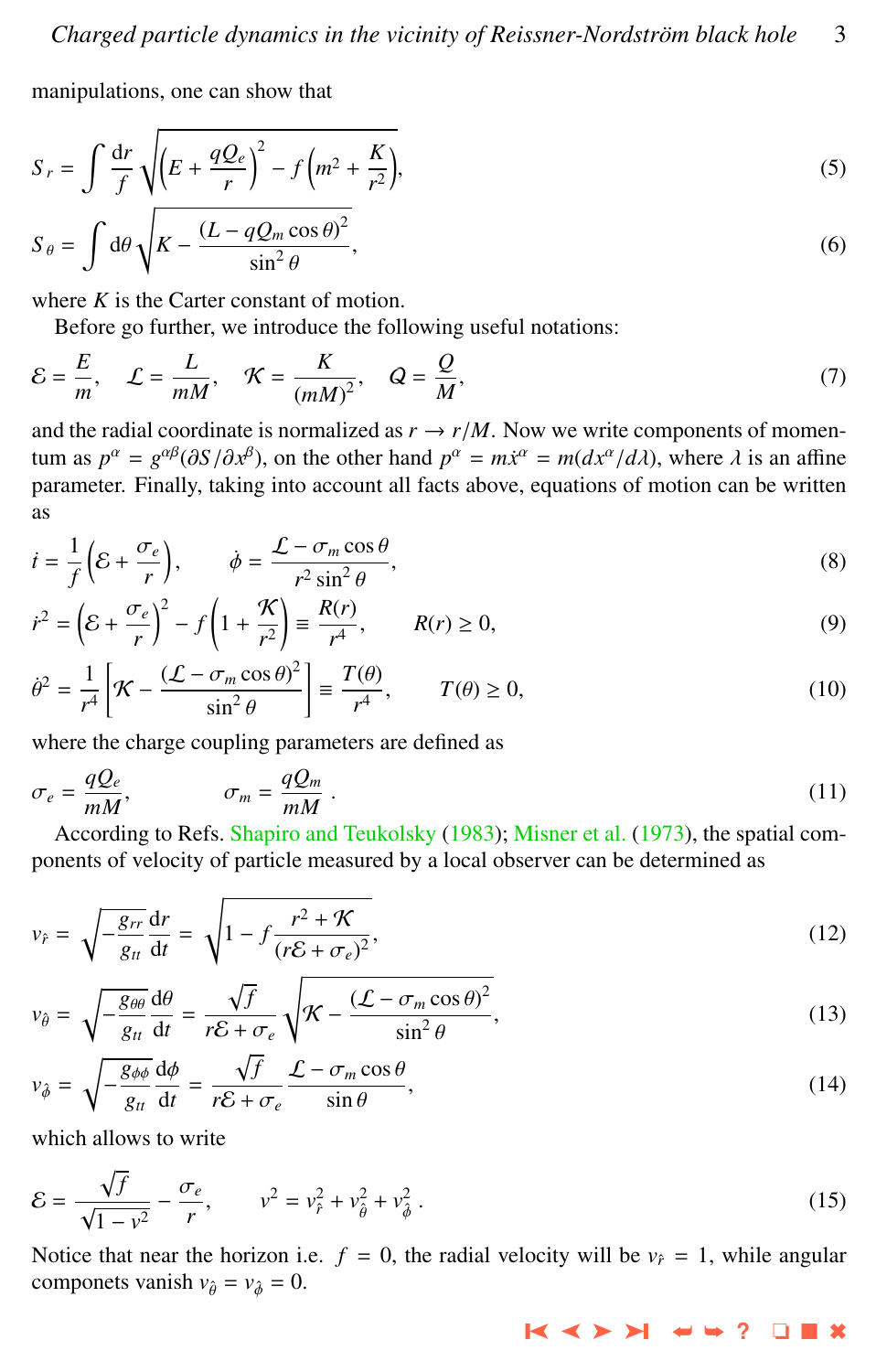#### <span id="page-3-0"></span>3 INNERMOST STABLE CIRCULAR ORBIT (ISCO)

It is important to compute the radius of the stable circular orbit of test particle so-called innermost stable circular orbit (ISCO) radius. In order to find the ISCO radius for test particle one can use the following conditions:

$$
R(r) = 0, \qquad \frac{dR(r)}{dr} = 0, \qquad \frac{d^2R(r)}{dr^2} = 0,
$$
 (16)

$$
T(\theta) = 0, \qquad \frac{\mathrm{d}T(\theta)}{\mathrm{d}\theta} = 0, \qquad \frac{\mathrm{d}^2 T(\theta)}{\mathrm{d}\theta^2} = 0,\tag{17}
$$

where the first equations in (16) and (17) provide the particle motion to be in the circular orbit (i.e.  $\dot{r} = \dot{\theta} = 0$ ), while the first order derivatives with respect to coordinates (*r*,  $\theta$ ) represent the stationary points of the functions  $R(r)$ ,  $T(\theta)$ . Finally, the last conditions in (16) and (17) correspond the minimum of the radial and angular functions. For simplicity, assume that black hole charge is negligibly small to change background spacetime,  $(Q^2 \to 0$ , so that the lapse function will be  $f(r) = 1 - 2M/r$ , however, contribution of the interaction terms are large enough in dynamics particle orbiting around black hole.

# 3.1 Charged particle in the vicinity MCBH

We first discuss charged particle motion around MCBH with  $\sigma_m \neq 0$  and  $\sigma_e = 0$ . Hereafter using the conditions  $(17)$ , we obtain

$$
\theta_0 = \tan^{-1}\left(\frac{\sigma_m}{\mathcal{L}}, \pm \frac{\sqrt{\mathcal{L}^2 - \sigma_m^2}}{\mathcal{L}}\right), \qquad \mathcal{K} = \mathcal{L}^2 - \sigma_m^2. \tag{18}
$$

Then after eliminating the Carter constant, the radial function takes a form:

$$
R(r) = (\mathcal{E}^2 - 1) r^4 + 2r^3 - (\mathcal{L}^2 - \sigma_m^2) r^2 + 2(\mathcal{L}^2 - \sigma_m^2) r,
$$
\n(19)

Recalling the conditions (16), and performing simple algebraic manipulations, one can obtain

$$
\mathcal{E} = f \sqrt{\frac{r}{r-3}}, \qquad \mathcal{L} = \sqrt{\frac{r^2}{r-3} + \sigma_m^2}, \qquad r = 6,
$$
\n(20)

Finally, parameters of the ISCO such as the energy  $\mathcal{E}_0$ , angular momentum  $\mathcal{L}_0$ , angle  $\theta_0$ and radius  $r_0$  for charged particle orbiting around MCBH take the form:

$$
\mathcal{E}_0 = \frac{2\sqrt{2}}{3}, \quad \mathcal{L}_0 = \sqrt{12 + \sigma_m^2}, \quad \theta_0 = \tan^{-1}\left(\pm \frac{2\sqrt{3}}{\sigma_m}\right), \qquad r_0 = 6 \,.
$$
 (21)

As one can see from equation (21) a position of the ISCO for charged particle orbiting around MCBH is located at  $r_{\text{ISCO}} = 6$  and  $\theta_{\text{ISCO}} = \tan^{-1}(2\sqrt{3}/\sigma_m)$  $\theta_{\text{ISCO}} = \tan^{-1}(2\sqrt{3}/\sigma_m)$  $\theta_{\text{ISCO}} = \tan^{-1}(2\sqrt{3}/\sigma_m)$ . Figure 1 draws dependence of ISCO positions from the charge coupling parameter.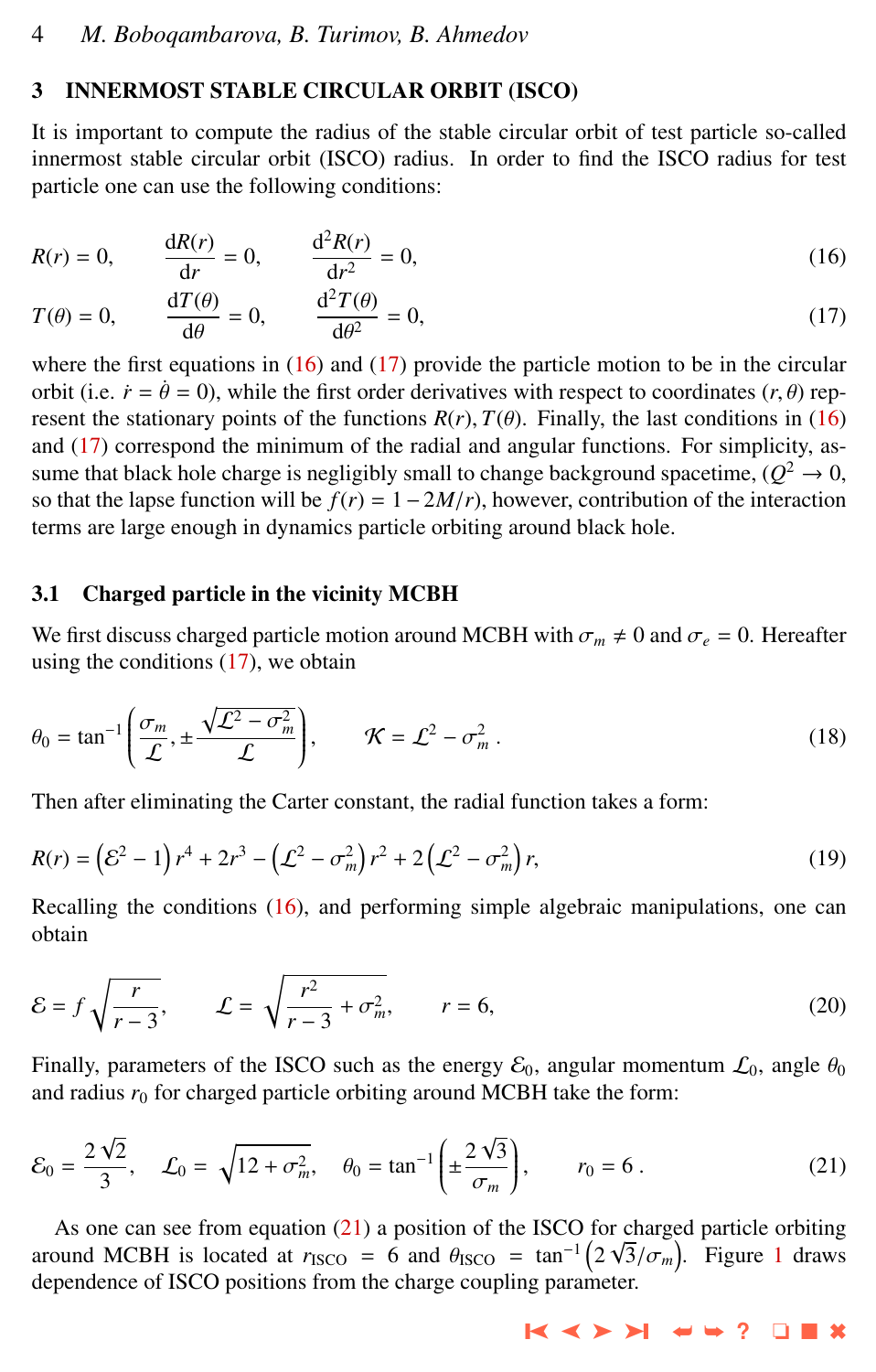<span id="page-4-0"></span>On the other hand, it is easy to show that the orbital velocity measured by the local observer at the ISCO will be independent of coupling parameter  $\sigma_m$ , and it equals half of the speed of light, i.e.  $v = 1/2$  as for neutral particle.

It is also an interesting task to demonstrate capture cross-section of charged particle by the black hole. According to Ref. [Zakharov](#page-8-0) [\(1994\)](#page-8-0), the impact parameter of a massive particle, *b*, can be found as,

$$
b^2 = \alpha \mathcal{L}^2, \qquad \alpha = \frac{1}{\mathcal{E}^2 - 1},\tag{22}
$$

which allows to determine capture cross section  $\sigma = \pi b^2$ . Taking into account definition (22) the radial functions can be rewritten as  $\mathcal{R} = \alpha R/r$  or (22), the radial functions can be rewritten as,  $\mathcal{R} = \alpha R/r$ , or

$$
\mathcal{R}(r) = r^3 + 2\alpha r^2 - \left(b^2 - \alpha \sigma_m^2\right) r + 2\left(b^2 - \alpha \sigma_m^2\right),\tag{23}
$$

The existence condition for multiple roots is equivalent to vanishing of the discriminant of cubic equation  $(23)$ , after simple calculations, one can obtain the explicit expressions for the impact parameter of charged particle orbiting around MCBH .... in the form:

$$
b^{2} = \frac{1}{2} \left[ 27 + 18\alpha - \alpha^{2} + (\alpha + 9) \sqrt{(\alpha + 9)(\alpha + 1)} \right] + \alpha \sigma_{m}^{2},
$$
 (24)

In comparison with the expression for impact parameter in Ref. [Zakharov](#page-8-0) [\(1994\)](#page-8-0), there is additional term in equation (24) given as  $\alpha \sigma_m^2$  which arises due to the electromagnetic<br>interaction between the black hole and particle. From here one can conclude that canture interaction between the black hole and particle. From here one can conclude that capture cross-section of charged particle by MCBH increases for  $\alpha > 0$ , while it decreases for  $\alpha$  < 0 in comparison with that for a neutral particle.

#### 3.2 Charged particle in the vicinity ECBH

Now we focus on charged particle motion around ECBH with  $\sigma_e \neq 0$ ,  $\sigma_m = 0$ . Again after using the conditions in [\(17\)](#page-3-0), one can find that particle is located in an equatorial plane with  $\theta_0 = \pi/2$  and  $\mathcal{K} = \mathcal{L}^2$ . Then the radial function takes a form:

$$
R(r) = (\mathcal{E}^2 - 1) r^4 + 2 (1 - \mathcal{E} \sigma_e) r^3 - (\mathcal{L}^2 - \sigma_e^2) r^2 + 2 \mathcal{L}^2 r,
$$
 (25)

Hereafter using conditions [\(16\)](#page-3-0), one can obtain

$$
\mathcal{E} = f \sqrt{\frac{r}{r-3} + \frac{\sigma_e^2}{4(r-3)^2}} - \frac{1}{2} \sigma_e \frac{r-4}{r(r-3)},\tag{26}
$$

$$
\mathcal{L}_{\pm}^{2} = \frac{r^{2}}{r-3} \left[ 1 \pm \sigma_{e} f \sqrt{\frac{r}{r-3} + \frac{\sigma_{e}^{2}}{4(r-3)^{2}}} + \frac{1}{2} \sigma_{e}^{2} f \frac{1}{r-3} \right],
$$
\n(27)

and

$$
(r^2 - 4r + 6)\sigma_e^2 \pm (r - 6)(r - 2)\sigma_e \sqrt{4r(r - 3) + \sigma_e^2} - 2r(r - 3)(r - 6) = 0,
$$
 (28)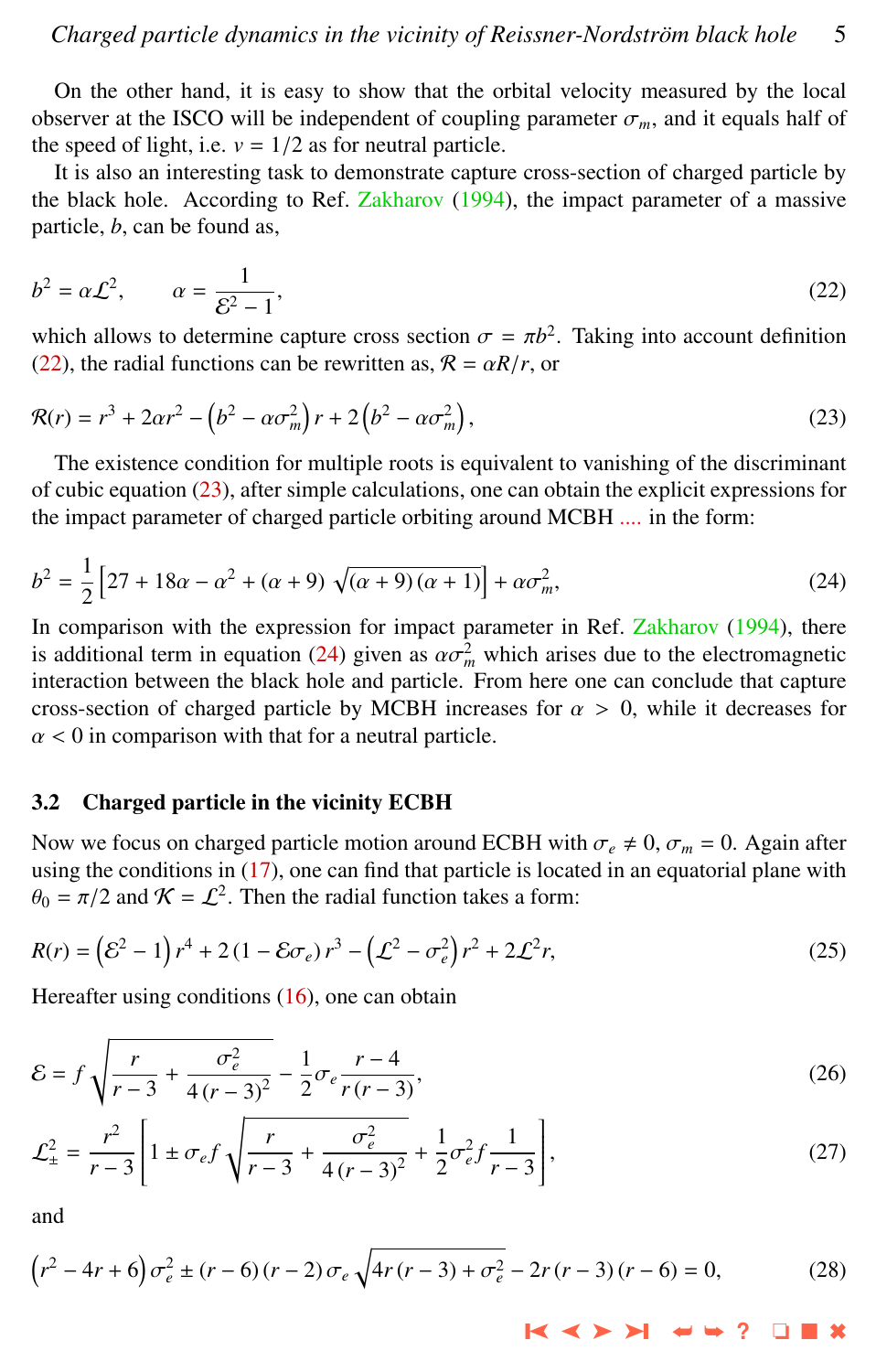<span id="page-5-0"></span>

Figure 1. Dependence of the ISCO positions for charged particle orbiting around ECBH and MCBH on the charge coupling parameters  $(\sigma_e, \sigma_m) \equiv (Q_e, Q_m)(q/mM)$ .



Figure 2. Dependence of the orbital velocity (left panel), the energy efficiency (centeral panel) and the impact parameter (right panel) of charged particle orbiting around ECBH and MCBH on the charge coupling parameters  $(\sigma_e, \sigma_m) \equiv (Q_e, Q_m)(q/mM)$ .

which allows finding the ISCO radius for charged particle. Unfortunatly, it is difficult to find analytical solution of the equation [\(28\)](#page-4-0). However, careful numerical analyzes show that the ISCO for charged particle orbiting around will be always greater than that for neutral particle. Figure 1 draws dependence of the ISCO radius on the charge coupling parameters  $(\sigma_e, \sigma_m)$ .

The orbital velocity measured by the local observer at the ISCO will be dependent on coupling parameter  $\sigma_e$ , and this dependence is expressed as follows:

$$
v = \frac{\sqrt{f}\mathcal{L}}{r\mathcal{E} + \sigma_e} \,. \tag{29}
$$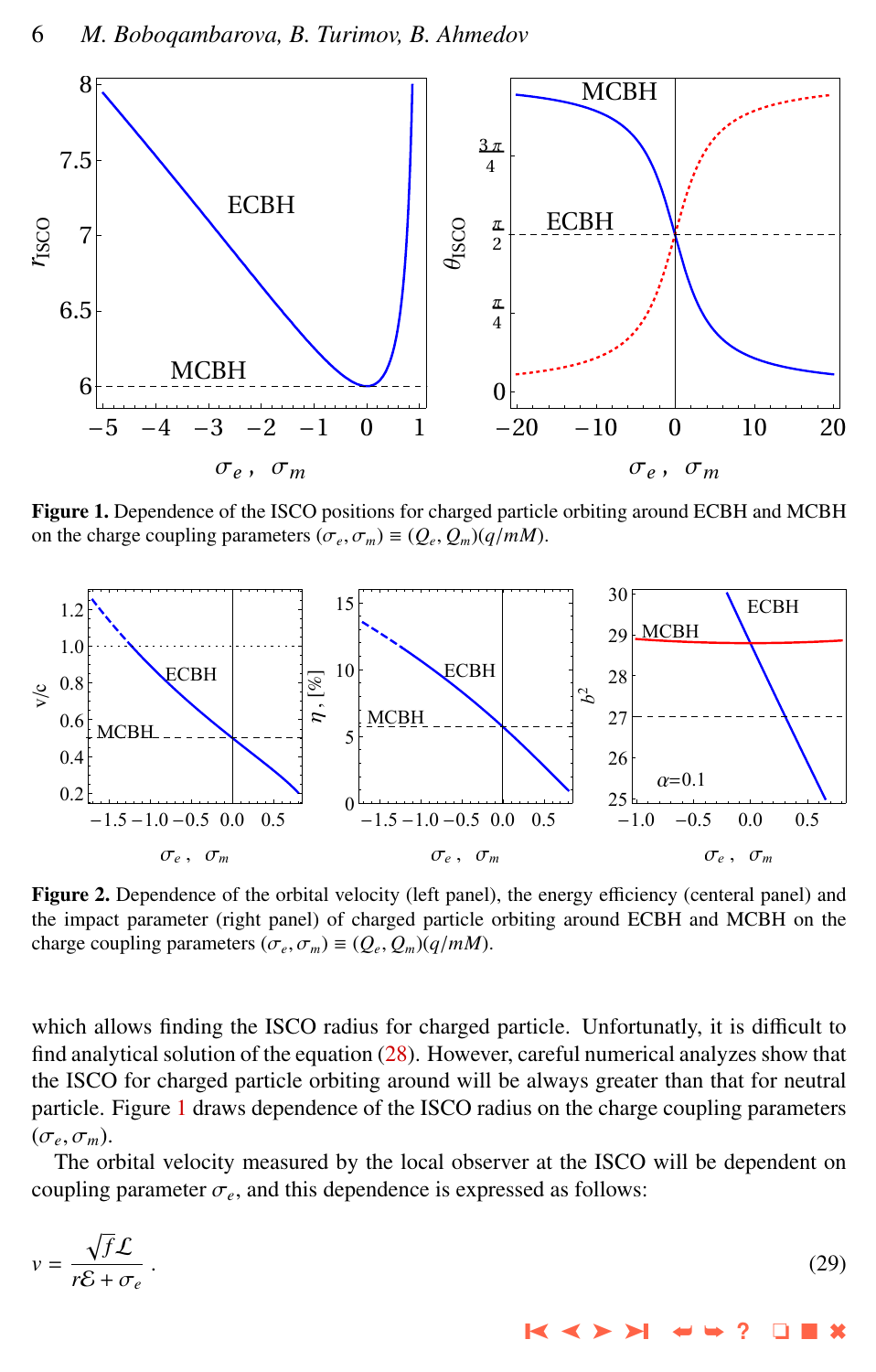Figure [2](#page-5-0) illustrates the dependence of the orbital velocity of charged particle measured by a local observer at the ISCO on the coupling parameter  $\sigma_e$ . It shows that for the positive value of the coupling parameter orbital velocity at the ISCO will be smaller than a half of the speed of light,  $v = 1/2$ , (which is responsible for neutral particle), and it decreases up to value  $v \sim 0.16$ , while for a negative value of coupling parameter it increases almost linearly and becomes larger than the speed of light for  $\sigma_e < -1.23$ , which corresponds to so-called superluminal motion. However, from the physical point of view, a massive particle can not move faster than the speed of light that is why at a sudden value of velocity charged particle starts to radiate and loses its energy.

In order to determine capture cross-section of particle by ECBH, we again write the radial function in the form:

$$
\mathcal{R}(r) = r^3 + 2\left(\alpha - \sigma_e \sqrt{\alpha(1+\alpha)}\right) r^2 - \left(b^2 - \alpha \sigma_e^2\right) r + 2b^2 \,. \tag{30}
$$

As we mentioned before that the discriminant of the equation above should vanishes. Since the expression for the impact parameter is not simple, we decided to solve numerically. Fig-ure [2](#page-5-0) shows the dependence of the impact parameter on the charge coupling parameter for the case when  $\alpha$  is equal to 0.1. The graph shows that the capture cross-section of charged particle by ECBH strongly depends on the charge coupling parameter, and increases with decreasing it.

# 3.3 Energy efficiency

It is also interesting to analyze the energy efficiency of the test particle, the ratio of the binding energy  $mc^2 - E_{\text{ISCO}}$ , and the rest energy  $mc^2$ , can be found as,  $\eta = 1 - \mathcal{E}_0$ . As we show before that the ISCO energy for charged particle orbiting around MCBH is the same as for neutral particle, which means the energy efficiency should be the same. So that one can obtain  $\eta_{\text{MCBH}} \sim 6\%$ . On other hand, the detailed analyses show that the energy efficiency for charged particle orbiting around ECBH strongly depends on the charged coupling parameter  $\sigma_e$ , that can reach a maximal value of ~ 12% as shown in Fig[.2.](#page-5-0)

# 4 CONCLUSIONS AND FUTURE OUTLOOK

We investigated charged test particle motion in Reissner-Nordstrom spacetime. Using the Hamiltonian formalism, equation of motion for charged particle orbiting around both ECBH and MCBH has been explicitly derived. It is shown that the charge coupling parameter dramatically changes the behavior of particle in the vicinity of the black hole.

The parameters of the innermost stable circular orbit (ISCO) such as specific energy, specific angular momentum, and position of particle have been explicitly discussed. It is shown that the ISCO position for charged particle is located in an equatorial plane and will be greater than that for a neutral particle in the vicinity of ECBH, while in the vicinity of MCBH, it is the same as that for a neutral particle, but displaced from the equatorial plane. It is also shown that charged particle at the ISCO moves around MCBH with half of the speed of light, independently from the coupling parameter  $\sigma_m$ , like a neutral particle. However, the orbital velocity of charged particle moving at the ISCO around ECBH strongly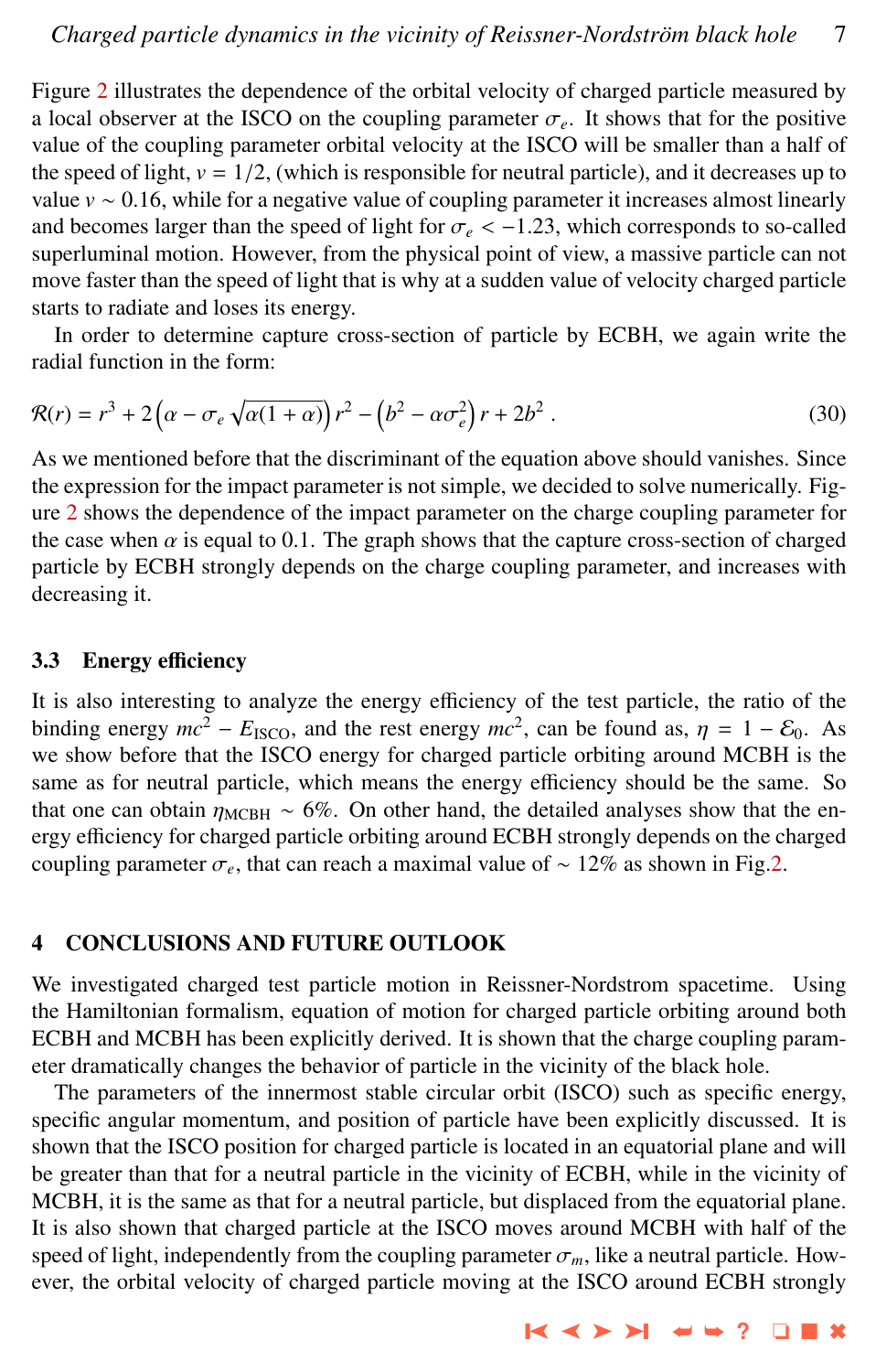<span id="page-7-0"></span>depends on the charge coupling constant. It increases with decreasing couple parameter, even becomes than the speed of light for the value  $\sigma_e < -1.23$ , which corresponds to socalled superluminal motion. However, from the physical point of view, a massive particle can not move faster than the speed of light that is why at a sudden value of velocity charged particle stars to radiate and loses its energy.

It has been shown that the dependence of capture cross-section on the charge coupling parameter, it can be seen that capture cross-section of charged particle by MCBH depends on square of the charge coupling parameter, and it decreases by decreasing  $\alpha$  parameter. But, unlike the case for MCBH, the capture cross-section of charged particle by ECBH depends from the charge coupling parameter, and detailed analyses showed that this dependence will be stronger by increasing of the energy parameter  $\alpha$ .

It is also shown that the energy efficiency of charged particle orbiting around MCBH will be independent of charge parameter, i.e  $\eta_{\text{MCBH}} \approx 6\%$ , while in the vicinity of ECBH, it strongly depends on charged parameter,  $\sigma_e$ , that can reach a maximal value of  $\eta_{\text{ECBH}} \sim$ 12%.

#### ACKNOWLEDGEMENTS

The present work is supported by the internal student grant SGS/12/2019 of Silesian University in Opava, Czech republic.

#### **REFERENCES**

- Bini, D., Geralico, A. and Ruffini, R. (2007), On the equilibrium of a charged massive particle in the field of a Reissner Nordström black hole, *Physics Letters A*, 360(4-5), pp. 515–517, [arXiv:](http://www.arxiv.org/abs/gr-qc/0608139) [gr-qc/0608139](http://www.arxiv.org/abs/gr-qc/0608139).
- Das, P., Sk, R. and Ghosh, S. (2017), Motion of charged particle in Reissner-Nordström spacetime: a Jacobi-metric approach, *European Physical Journal C*, 77(11), 735, arXiv: [1609.04577](http://www.arxiv.org/abs/1609.04577).
- Ghosh, D., Thalapillil, A. and Ullah, F. (2020), Astrophysical hints for magnetic black holes, *arXiv e-prints*, arXiv:2009.03363.
- Grunau, S. and Kagramanova, V. (2011), Geodesics of electrically and magnetically charged test particles in the Reissner-Nordström space-time: Analytical solutions, *Phys. Rev. D*, 83(4), 044009, arXiv: [1011.5399](http://www.arxiv.org/abs/1011.5399).
- Misner, C. W., Thorne, K. S. and Wheeler, J. A. (1973), *Gravitation*, W. H. Freeman, San Francisco.
- Pugliese, D., Quevedo, H. and Ruffini, R. (2011a), Circular motion of neutral test particles in Reissner-Nordström spacetime, *Phys. Rev. D*, 83(2), 024021, arXiv: [1012.5411](http://www.arxiv.org/abs/1012.5411).
- Pugliese, D., Quevedo, H. and Ruffini, R. (2011b), Motion of charged test particles in Reissner-Nordström spacetime, *Phys. Rev. D*, **83**(10), 104052, arXiv: [1103.1807](http://www.arxiv.org/abs/1103.1807).
- Pugliese, D., Quevedo, H. and Ruffini, R. (2017), General classification of charged test particle circular orbits in Reissner-Nordström spacetime, *European Physical Journal C*, 77(4), 206, [arXiv:](http://www.arxiv.org/abs/1304.2940) [1304.2940](http://www.arxiv.org/abs/1304.2940).
- Shapiro, S. L. and Teukolsky, S. A. (1983), *Black Holes, White Dwarfs, and Neutron Stars*, John Wiley & Sons, New York.
- Stuchlík, Z., Kološ, M., Kovář, J., Slaný, P. and Tursunov, A. (2020), Influence of Cosmic Repulsion and Magnetic Fields on Accretion Disks Rotating around Kerr Black Holes, *Universe*, 6(2), p. 26.